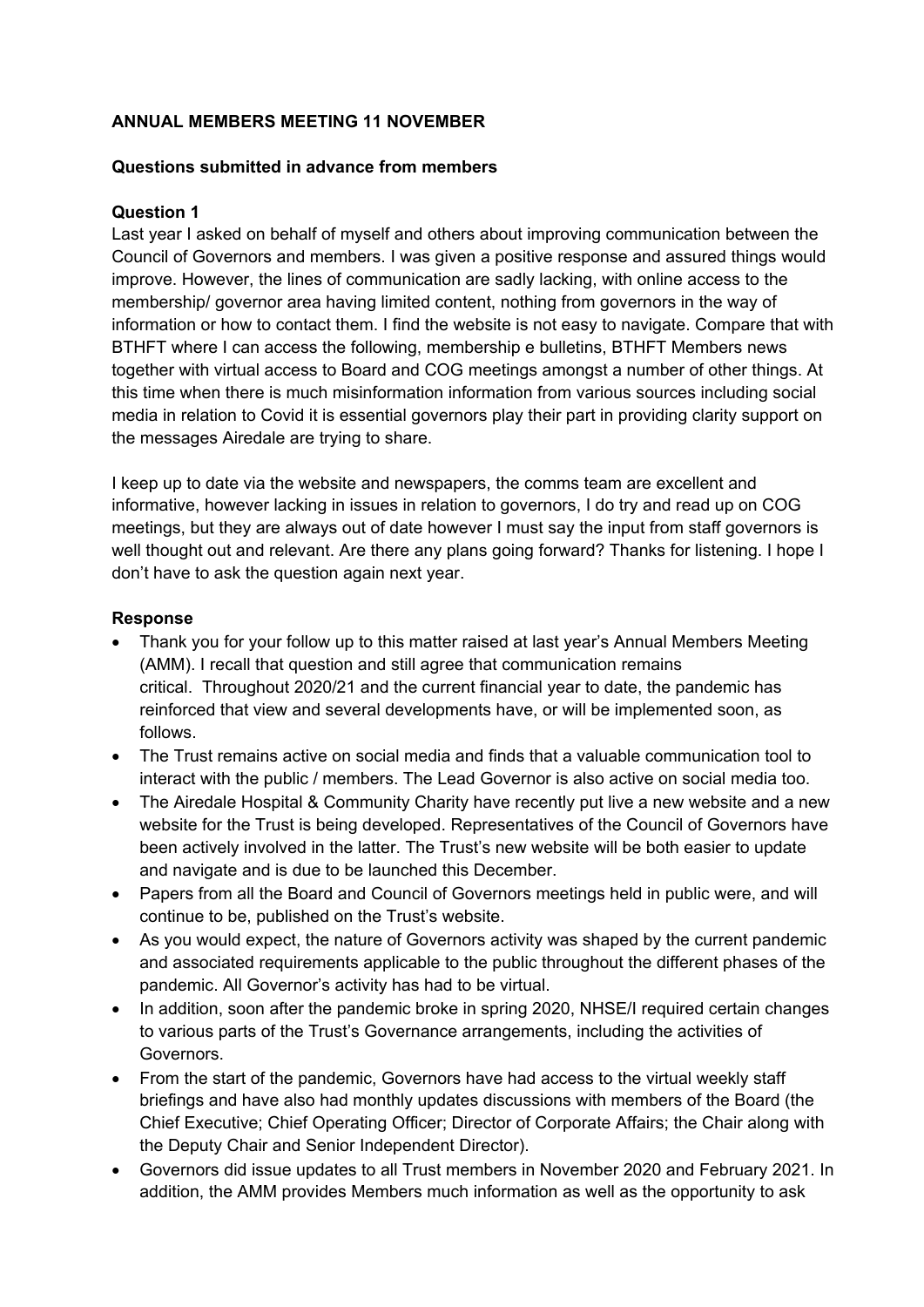questions of the Board. The Trust's 2020/21 AMM scheduled initially for July and then in September regrettably had to be deferred for reasons outside the Trust's control. This has unduly extended the timescales between the AMM and the last email update from Governors to all members.

 A new website is being developed and will enhance the Trust's communication with its members and I know the Council of Governors' aim is to issue further periodic updates to members reflective of ongoing activity.

# **Question 2**

There are a limited number of disabled car parking spaces on flat ground next to the Outpatients entrance. As a service user of the Trust, and as a someone who has to use a walker, I cannot manage slopes. Are there any plans to increase the number of disabled car parking spaces on flat areas at the Trust?

**-** I'm sorry if you experience any difficulties parking. Blue badge parking remains free for visitors to the hospital and there are 21 blue badge spaces outside Outpatients: 54 in total across our site. Currently there are no immediate plans to increase the number of blue badge spaces, although we are reviewing it as part of our estate strategy.

# **Question 3**

Do you feel that the formation of AGH Solutions has been a success?

**-** Yes

# **Question 4**

How close is AGH Solutions operating to the original business plan?

- The focus of the business plan was people. The intention was to improve employment terms and conditions as well as engagement. This has been achieved such that there is now commitment to AGH Solutions continued paying the living wage. In addition, recruitment and retention has improved, for example the Leaver Turnover Rate FTE (Rolling 12-month average) was 10.01% at 31 March 2021.
- There has also been the intended insourcing of services such as catering and transport and AGH Solutions has been successful in providing services to other parts of the system and the local community an also increasingly sources supplies from local businesses.
- AGH Solutions has been very valuable in supporting the Trust's sustainability ambition and the requirement towards net zero carbon usage. All this AGH Solutions activity supports achievement of the Trust's objective to become an anchor institution in our community.

# **Question 5**

How much has the company profits contributed to ANHSFT?

**-** Draft unaudited accounts show profit for the year ended 31 March 2021 amounted to £881,439 (period to 31 March 2020: £1,163,312).

# **Question 6**

When was the last review of public car parking at ANHSFT?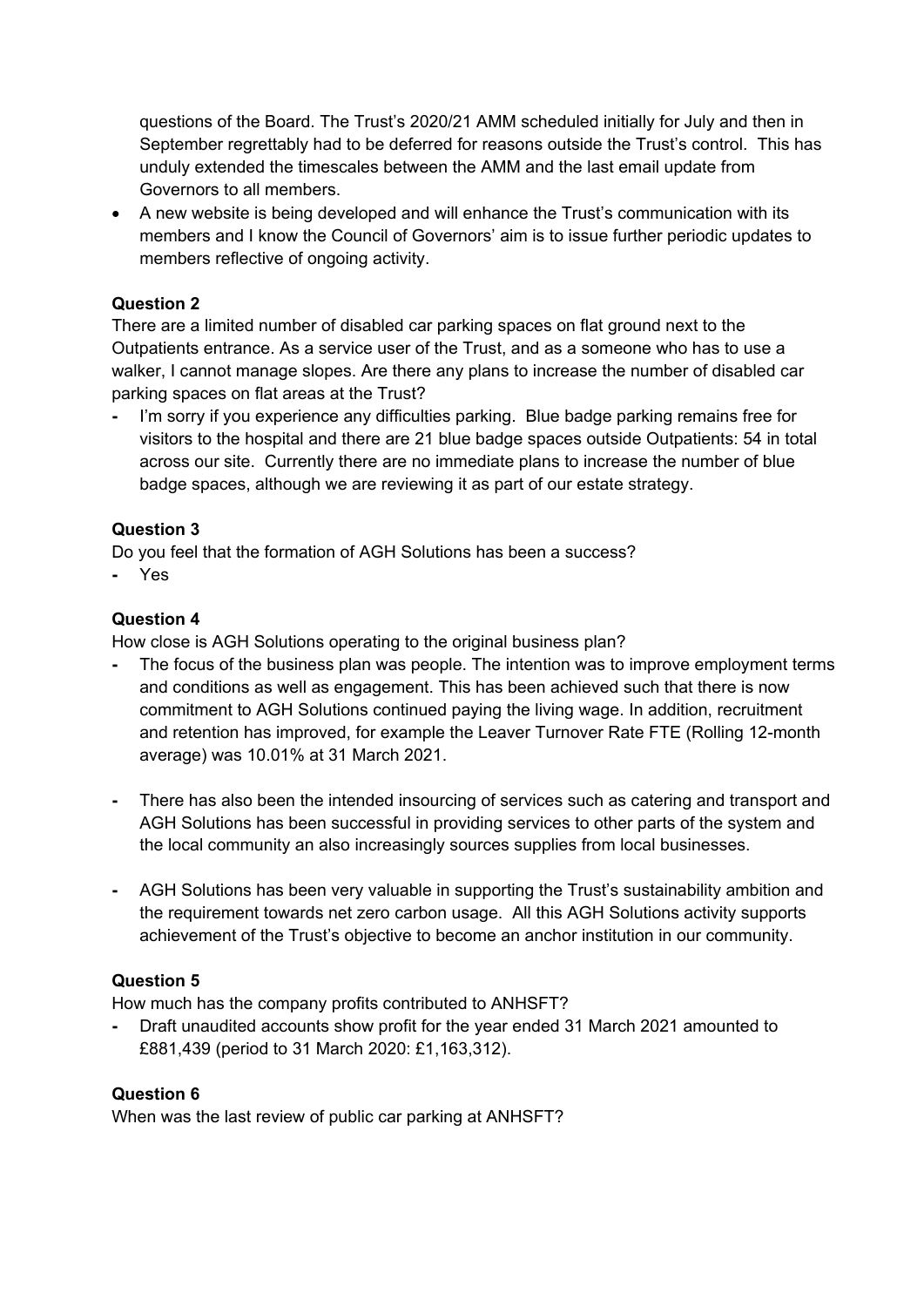**-** The last major review was in 2018; however, we are constantly reviewing our parking infrastructure due to the changes brought about by the pandemic and as part of our estate strategy going forward.

### **Question 7**

Have you had many complaints about the car parking?

**-** We had 3 complaints in 2020/21

### **Question 8**

Have you considered reducing the charges?

**-** We have benchmarked the charges with other Acute Trusts in WYAAT and believe they represent fair value. We also offer the first 20 minutes as free parking which benefits over 36,000 patients a year. There was free parking for both patients and colleagues from 25 March 2020. On 16 October 2020 patients had to pay for parking (certain exemptions applied)

# **Question 9**

How much has the car parking charges contributed to ANHSFT in 2020 – 2021?

**-** The above generated the £187k of car parking revenue in 2020/21.

### **Question 10**

I am sorry that Brendan has decided to leave Airedale. During the last 3 years he has brought in a truly professional senior management team and guided the Trust through one of the most difficult periods in NHS history. He should receive some kind of award as well as a hearty vote of thanks from everyone. I would like to ask Brendan if he is leaving for ambitious reasons only or for other reasons?

**-** This is obviously a personal matter for Brendan who did dedicate his weekly message to all colleagues on 28 October to this which was as follows

### *Dear all*

*This is a different message to the one I normally share with you all.* 

*As you will know from Andrew Gold's message, I will be moving on in the new year to become the Chief Executive at Calderdale and Huddersfield Foundation Trust.* 

*At this point I wasn't looking to move on from Airedale as I am extremely happy here and very proud of working with you. I'm lucky to work with such a superb team and believe we have collectively achieved - and continue to achieve - some incredible things.* 

*I imagined I would stay here for many years, but Calderdale and Huddersfield FT is my local trust, and I know it well from my time there as Chief Nurse and Deputy CEO. The current CEO, Owen, announced earlier this summer that he is moving on to a role in Manchester and so the opportunity unexpectedly presented itself.* 

*Details are yet to be confirmed but I expect to be here until Christmas. Meanwhile the Board, led by Andrew as the Trust's Chair, are working through the appointment of my successor and I know they will keep you updated.* 

*When the time comes, I will be extremely sad to leave Airedale. This is an organisation that consistently achieves and has a great reputation locally, regionally, and nationally - and the reason for that is you. You make this Trust what it is, you're committed, tenacious and ambitious, and above all you provide our communities with heartfelt care.*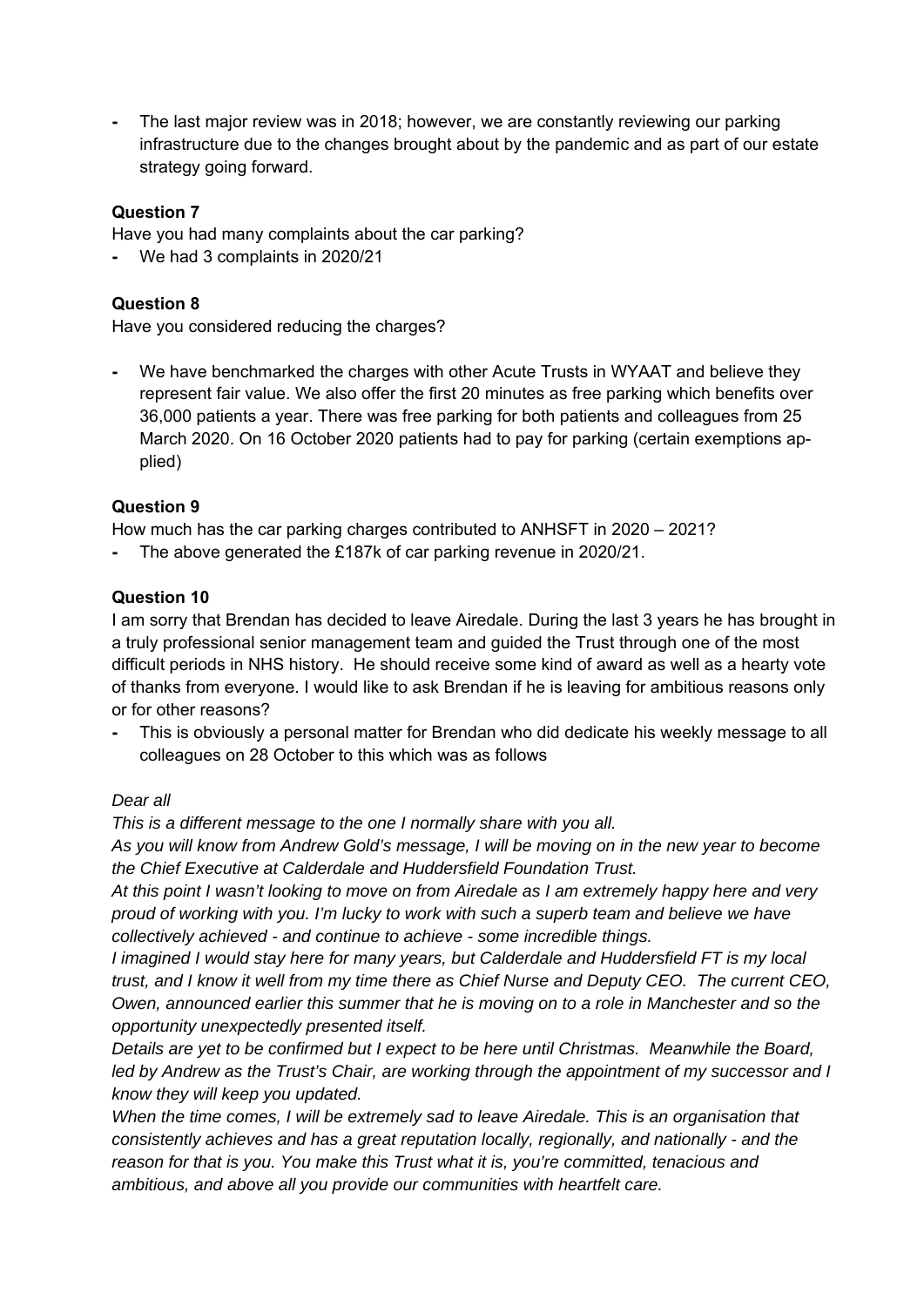*I know this will have come as a surprise to you. Please know that I am not doing this lightly; I have written this message with a heavy heart. However, I am confident that we have a strong, committed executive and senior leadership team, and that Airedale will remain in excellent hands.* 

*Thank you for your good wishes, and your support, comradery, and friendship over the past three and a half years.* 



# **Questions asked during the Annual Members' Meeting**

# **Question 11**

When you receive a negative comment from a patient via text. What action is taken please. I presume that the data is collected automatically and would like to know if the percentage of negative comment are published.

**-** Yes, we do act as is appropriate to the comment. We share the comment with the divisional teams. We also collect the information. We are rolling out the new electronic friends and family test – balancing this with other mechanisms for feedback recognising that electronic mechanisms are not appropriate for everyone. We publish the feedback and ensure that this is also balanced against positive feedback to ensure we are learning from both positive and negative comments.

### **Question 12**

I know many of the people images are stock images, but can we find some that feature people with disabilities please. Wheelchairs, crutches, artificial limbs, hearing problems, sight difficulties etc. I'm sure we have many staff with these differences.

**-** We try to be as representative as possible in all the images we use in materials across the Trust. We sincerely apologise this wasn't the case on the slides used at this meeting and will endeavour to ensure this is the case in our future communications.

# **Question 13**

Could you please advise me about your over £2M capital spend on theatres? How did you spend it and is it complete?

**-** This is just the 2020/21 spend of the overall £8M we have invested in three brand new theatres on our site. This will enable us to grow our elective surgical services and will make us a significant provider of elective care.

### **Question 14**

What are the plans for the Property Arm of the Trust and is this expected to provide any extra deficit in the accounts or to give rise to extra funding?

We are not expecting there to be any additional deficit resulting from the accounts of AGH Solutions. They are currently very focused on supporting the Trust in delivering its ambitions. The profit from AGH Solutions is included in the Trust's accounts in its entirety.

# **Question 15**

Do you have a public representation of people with disabilities? National figures are around 18% I believe?